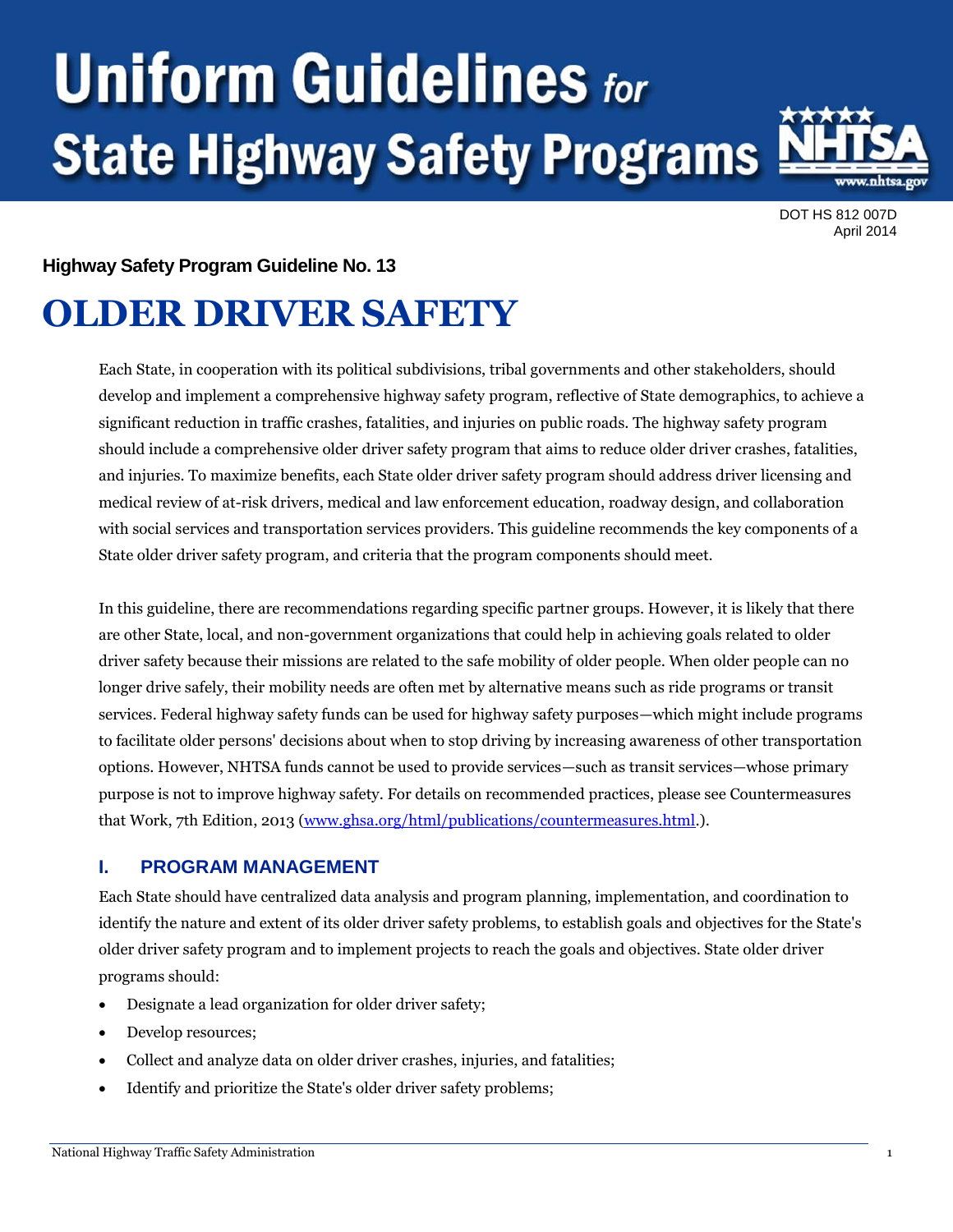- Encourage and facilitate regular collaboration among agencies and organizations responsible for or impacted by older driver safety issues (e.g., Department of Transportation road and transit entities, State Unit on Aging, State Injury Prevention Director, State Office of EMS, Non-Governmental Organizations related to aging or aging-related diseases);
- Develop programs and specific projects to address identified problems;
- Coordinate older driver safety projects with other highway safety projects;
- Increase awareness of older driver transportation options, such as ride programs or transit services;
- Integrate older driver safety into the State strategic highway safety plans and other related activities, including impaired driving, occupant protection, and especially driver licensing programs; and
- Routinely evaluate older driver safety programs and services and use the results in program planning.

#### **II. ROADWAY DESIGN FOR OLDER DRIVER SAFETY**

Traffic engineering and roadway design can challenge or ease a driver's mobility in any community. It is possible and desirable to accommodate normal aging through the application of design, operational, and traffic engineering countermeasures. The needs of older road users must be considered in new construction, as well as in spot improvements, to keep older drivers safe. The Federal Highway Administration (FHWA) has developed guidelines [\(http://safety.fhwa.dot.gov/older\\_users/\)](http://safety.fhwa.dot.gov/older_users/) for accommodating older road users, and the guidelines need to be implemented on State and local roadways. Each State also has a process by which it seeks user input for its Strategic Highway Safety Plans. It is reasonable for State DOTs to collaborate and seek partnerships and planning/funding through other sources, such as the Highway Safety Plans, which come from the Highway Safety Office, or from the State Units on Aging, though it should be noted that there are strict limits on how funding from these sources may be used. State DOTs should:

- Consider Older Driver safety as an emphasis area in the Strategic Highway Safety Plan (SHSP) if data analysis identifies this as an area of concern;
- Develop and implement a plan for deploying the guidelines and recommendations to accommodate older drivers and pedestrians; and
- Develop and implement a communications and educational plan for assisting local entities in the deployment of the guidelines and recommendations to accommodate older drivers and pedestrians.

#### **III. DRIVER LICENSING**

Driver licensing is a critical element in the oversight of public safety as it relates to older drivers. The driver licensing authority (DMV) can legally restrict or suspend an individual's license, and for that reason, it is the primary audience for these recommendations. It is important that DMVs continue to make individualized determinations of fitness to drive – that is, determinations based on the review and assessment of individuals' capabilities to safely operate vehicles. However, it is reasonable for States to use age as a trigger for additional screening in execution of public safety roles and obligations. There are three areas within driver licensing that are important to driving safety: policies; practices; and, communications.

Recommended driver licensing policies that each State should implement to address older driver safety are:

 In-person renewal should be required of individual drivers over a specified age if the State determines through analysis of crash records that there is a problem with older driver crashes;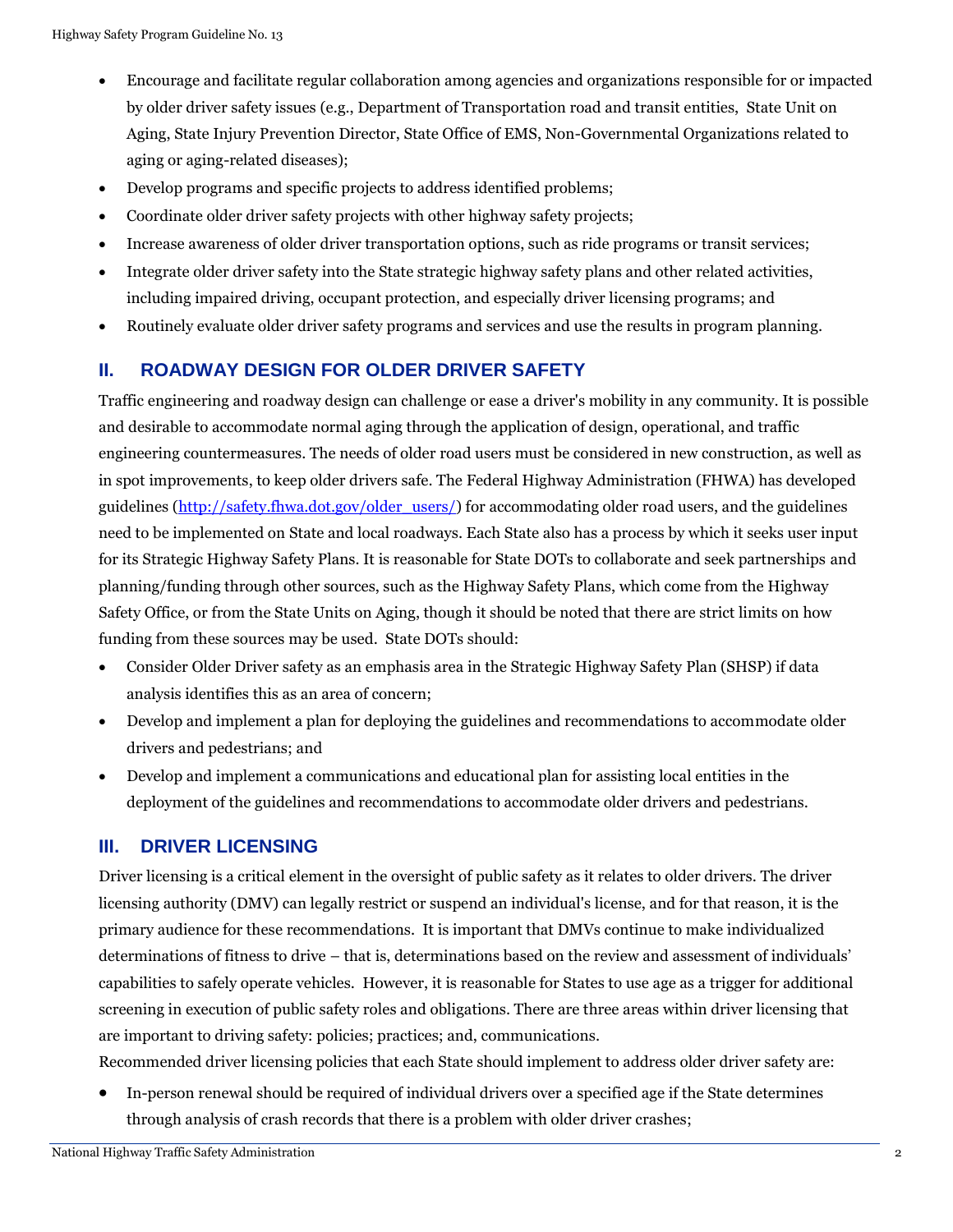- Medical review policies should align with the Driver Fitness Medical Guidelines (Driver Fitness Medical Guidelines) published by NHTSA and the American Association of Motor Vehicle Administrators (AAMVA); and
- All medical and emergency medical service providers who provide a referral regarding a driver in good faith to the driver licensing authority should be provided immunity from civil, criminal, and administrative liability.

Recommended driver licensing practices that each State should implement to address older driver safety are:

- Consider licensing restrictions as a means of limiting the risks presented by individual drivers while allowing for the greatest autonomy possible;
- Establish a Medical Advisory Board (MAB), consisting of a range of medical professionals, to provide policy guidance to the driver licensing agency to implement;
- The medical review function of the DMV should include staff with medical expertise in the review of medically-referred drivers;
- The DMV should regularly conduct analyses and evaluation of the referrals that come through the medical review system to determine whether procedures are in place to appropriately detect and regulate at-risk drivers;
- Train DMV staff, including counter-staff, in the identification of medically at-risk drivers and the referral of those drivers for medical review; and
- Provide a simple, fast, and if possible, very low cost or free way for individuals to convert their driver licenses to identification cards.

To be effective in identification of medically at-risk drivers, the State should implement a communications program, through the DMV to:

- Make medical referral information and forms easy to find on the DMV Web site;
- Provide outreach to and training for medical providers (e.g., physicians, nurses, etc.) in making referrals of medically at-risk drivers and in finding resources on functional abilities and driving;
- Provide outreach to and training for law enforcement in successfully identifying medically at-risk drivers and in making referrals of medically at-risk drivers to the DMV; and
- Provide information on transportation options and community resources to drivers who are required to submit to medical review of their licenses.

# **IV. MEDICAL PROVIDERS**

State older driver safety programs rely on the identification of medically at-risk drivers by their medical providers, with the aim of limiting the impact of changes in functional abilities on the safe operation of a motor vehicle. Medical providers should know how to counsel the at-risk driver, and when confronted by a driver who refuses to heed advice to stop driving, to make a referral to the driver licensing authority. To facilitate this process, State older driver safety programs should:

Establish and implement a communications plan for reaching medical providers;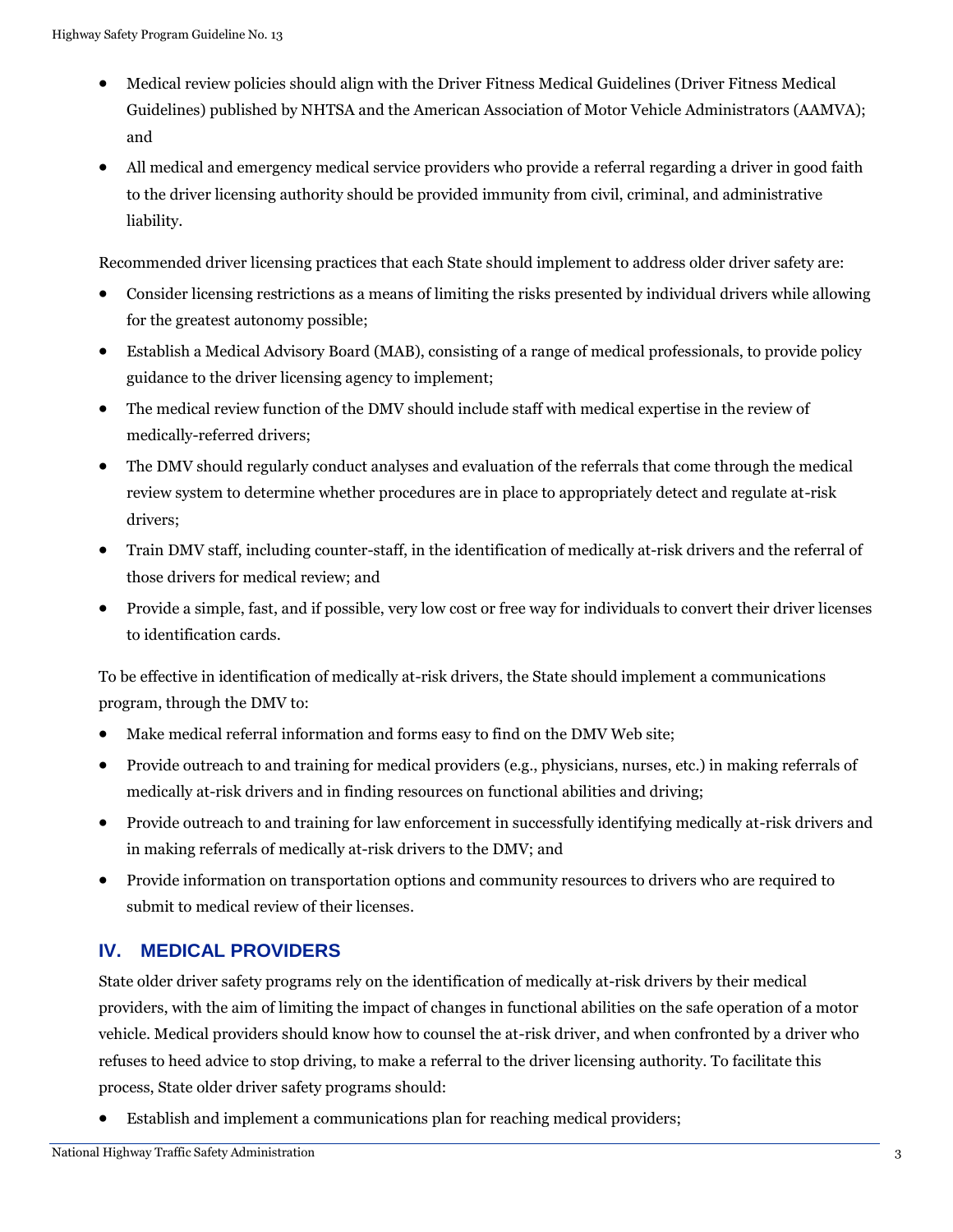- Disseminate educational materials for medical providers. Providers should include physicians, nurses, occupational therapists, and other medical professionals who treat or deal with older people and/or their families;
- Facilitate the provision of Continuing Medical Education (CME) credits for medical providers in learning about driving safety; and
- Facilitate referrals of medically at-risk drivers to the driver licensing authority for review.

# **V. LAW ENFORCEMENT**

Law enforcement plays an important role in identifying at-risk drivers on the road. States should ensure that State and local older driver safety programs include a law enforcement component. Essential elements of the law enforcement component include:

- A communications plan for reaching law enforcement officers with information on medically at-risk drivers;
- Training and education for law enforcement officers that includes emphasis on "writing the citation" for older violators, identifying the medically at-risk driver, and making referrals of the medically at-risk driver to the driver licensing authority; and
- An easy way for law enforcement officers who are in the field to make referrals of medically at-risk drivers to the driver licensing authority.

# **VI. SOCIAL AND AGING SERVICES PROVIDERS**

At the State level, there are agencies that are responsible for coordinating aging services. These agencies should be collaborating with the State DOT-Transit offices in the planning for and provision of transportation services for older residents. State Highway Safety Offices should:

- Collaborate with State Units on Aging and other social services providers on providing support related to older drivers who are transitioning from driving;
- Collaborate with State DOT-Transit offices and local planning organizations to provide information at the local level on how individuals can access transportation services for older people; and
- Develop joint communications strategies and messages related to driver transitioning. States are encouraged to review and use strategies outlined in Countermeasures That Work..

# **VII. COMMUNICATION PROGRAM**

States should develop and implement communication strategies directed at specific high-risk populations as identified by crash and population-based data. States should consider a range of audiences, including families and friends of at-risk drivers. Communications should highlight and support specific policies and programs underway in the States and communities. The programs and materials should be culturally-relevant, multilingual as necessary, and appropriate to the target audience. To achieve this, States should:

- Establish a working group of State and local agencies and organizations that have an interest in older driver safety and mobility with the goal of developing common message themes; and
- Focus the communication efforts on the support of the overall policy and program.